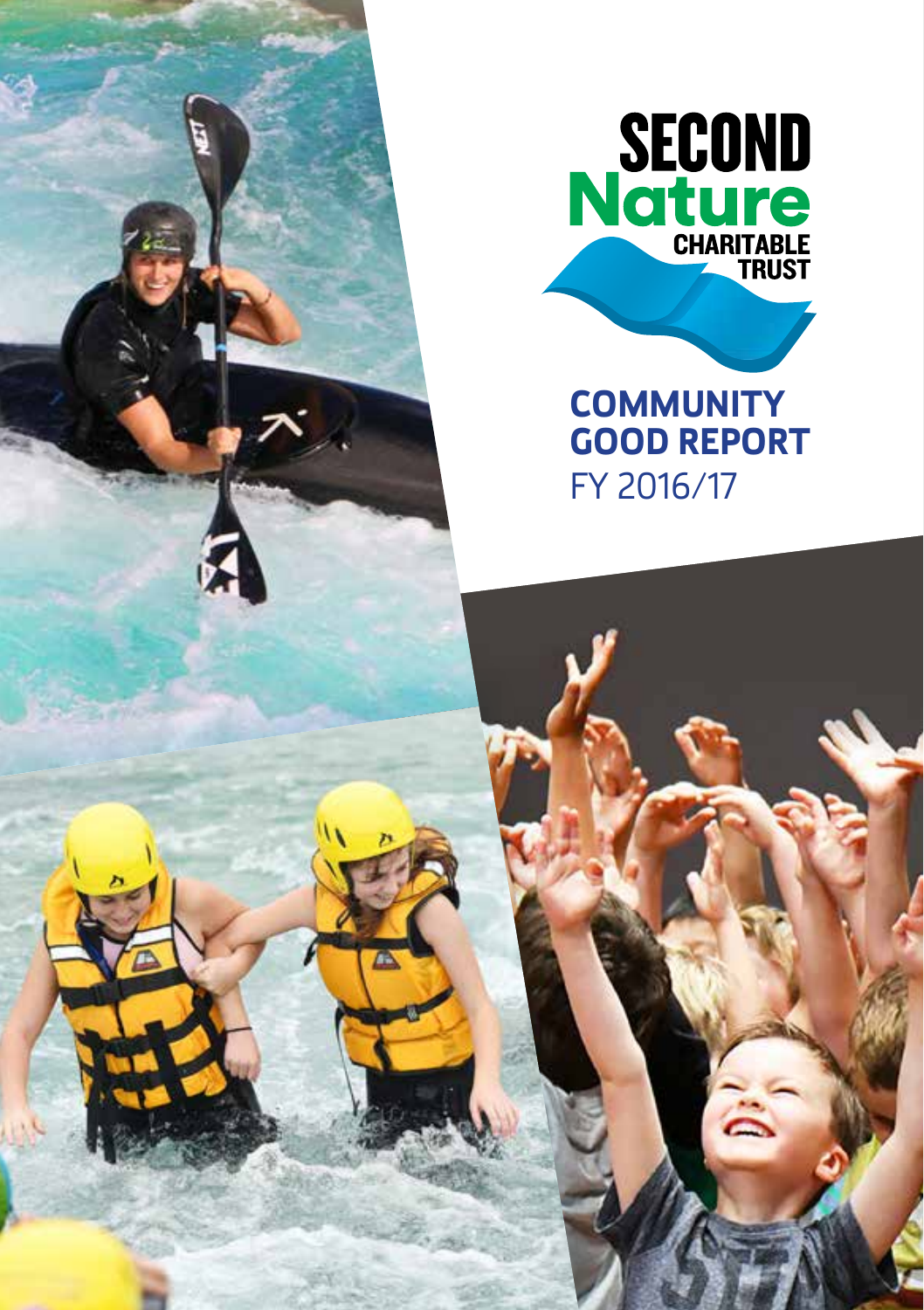

## **OUR MISSION**

Second Nature Charitable Trust inherently believes in 'achieve'. We are driven to achieve meaningful difference for our community, evidenced through a culture of setting goals every day, following through and putting power where we want it. A culture where achieving can become 'second nature.'

We believe that everyone can, and has the right to, achieve - whether it be one small step, or many very remarkable ones. One step leads to the next on any scale.

Our Trust's facilities and programmes are designed and delivered to share and instil this culture into the youth of the wider community, so that setting goals, following through and achieving can become their 'second nature' too.

**Thank you for your support as this enables a platform for long term financial stability. It is this sustainability that creates subsidised access to the facilities and programmes which are designed to engage with our community Inspiring them to set a goal, follow through and achieve.**





## **WELCOME MESSAGE**

It gives great pleasure to introduce our Community Good report for year end March 2017.

In April 2016, the Vector Wero Whitewater Park opened to international acclaim. It was always our goal to build a facility of international significance and of utmost importance to also be relevant to our local community. Both have been achieved with the hosting of 2 major international events and having over 6,000 children engage and learn at Vector Wero Whitewater Park.

In addition to this, our school programme supported by AUT University held at the Vodafone Events Centre and BNZ Theatre engaged more than 26,000 students.

Since establishing Second Nature Charitable Trust in September 2000, we have provided sponsorship and venue access of over \$7 million to our community while maintaining the assets.

As guardians of the Vodafone Events Centre and Vector Wero Whitewater Park, we are privileged to serve our community and thank those that hire and sponsor our facilities. As a social enterprise, Every time you use our facilities you help support our youth through our water safety and creative arts programmes. It is this model that allows us year on year to deliver for our community in a financially sustainable way – thank you.

A special thanks also to our team at both venues that live and breathe the mantra of "commercial discipline for community good." Your dedication is appreciated and admired.

**Sir Noel Robinson KNZM Richard Jefferv Chairman CEO**

**Second Nature Charitable Trust Second Nature Charitable Trust**

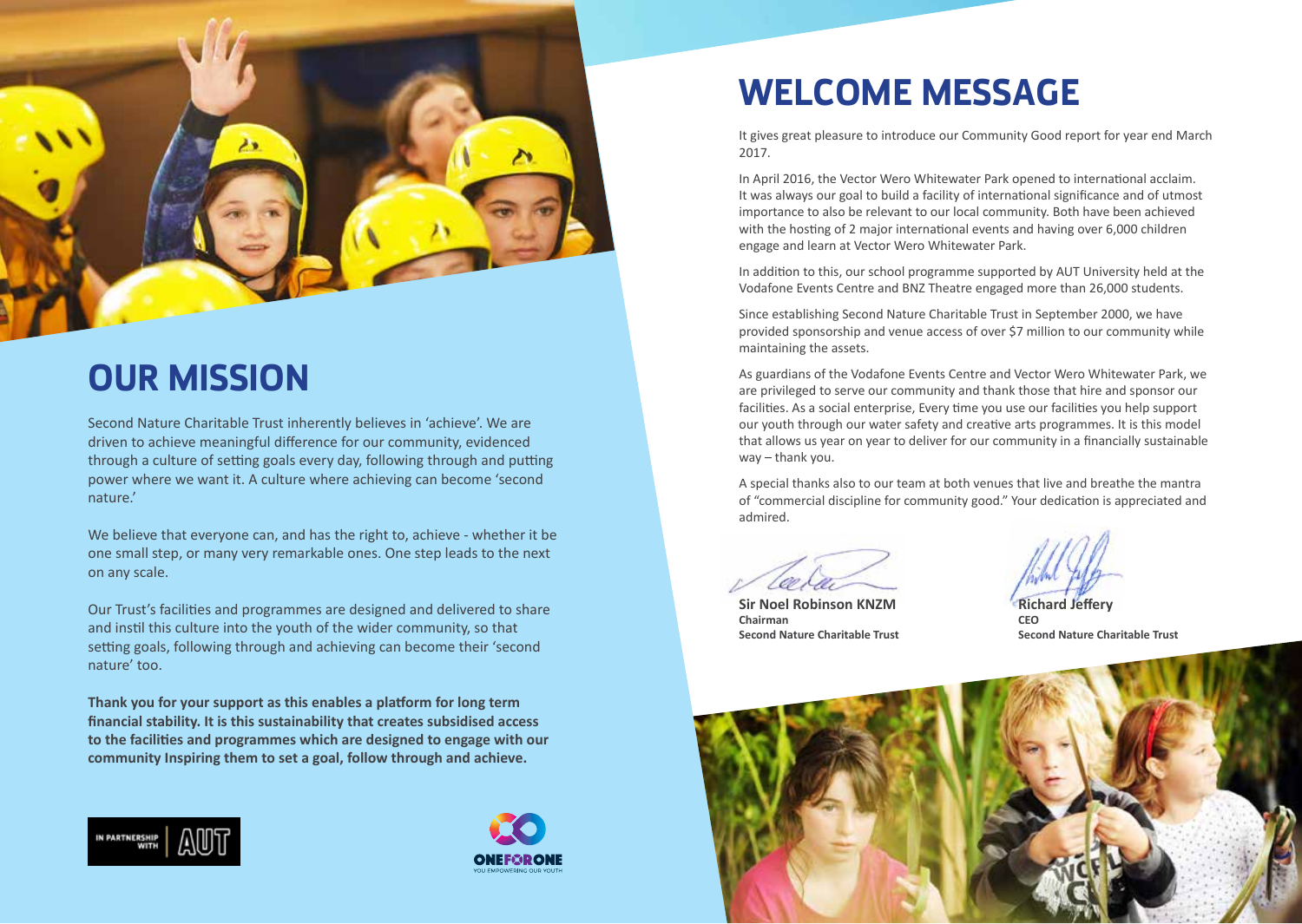## **Vodafone Events Centre**

Vodafone Events Centre is committed to be the largest free schools programme in New Zealand for arts experiences delivered by a venue. Together with AUT University, the Ministry of Education and our partner arts organisations and educators, we are proud to offer free high quality arts educational programmes and subsidised events to thousands of students.

Second Nature Charitable Trust has been delivering schools and community programmes since 2004. It is well established with most workshops fully booked before the start of the coming school year. For nearly a decade, it has been an official Learning Experiences Outside the Classroom (LEOTC) provider for the Ministry of Education and has consistently exceeded attendance targets and requirements for the past five years.

Hand in hand with the arts programme is our ongoing support to community groups. We have given \$565,901 of venue hire sponsorship in FY 2016-17 to school and community events and, in addition, invested more than \$250,000 covering artists fees, staff and audiovisual hire.

#### **100 schools 200% of target set by Ministry of Education SY 2016**

### **5,212 students 210% of target set by**

**Ministry of Education SY 2016**

### **26,000 students**

**Attended events and programmes at the event centre**

### **\$565,901**

**Venue hire sponsorship for school and community events**



**6,169 students Students subsidised for FY 2016-17**

**\$317,094 Total Community Good Value YTD**

# **Vector Wero Whitewater Park**

Vector Wero Whitewater Park is committed to provide the largest schools programme for white water experience in the world. Whether the programme is about youth development and instilling self confidence, water safety, teamwork, risk-taking, or high performance sport, Vector Wero offers the unique opportunity for our community to engage alongside the world's best. It is our aim to become the National Centre for swift water rescue training for our front line emergency services.

We are helping lower the national drowning toll by giving children and young people the confidence and survival skills to be better prepared and able to safely enjoy the water. We have partnered with Water Safety NZ, Counties Manukau Sports, Aktive Auckland Sport and Recreation, and John Walker Find Your Field of Dreams. We have given more than \$317,000 in terms of support, sponsorships and subsidies.

Also onsite is the new High Performance Sport base for the training of our national and Olympic canoe slalom teams that inspire our youth to achieve.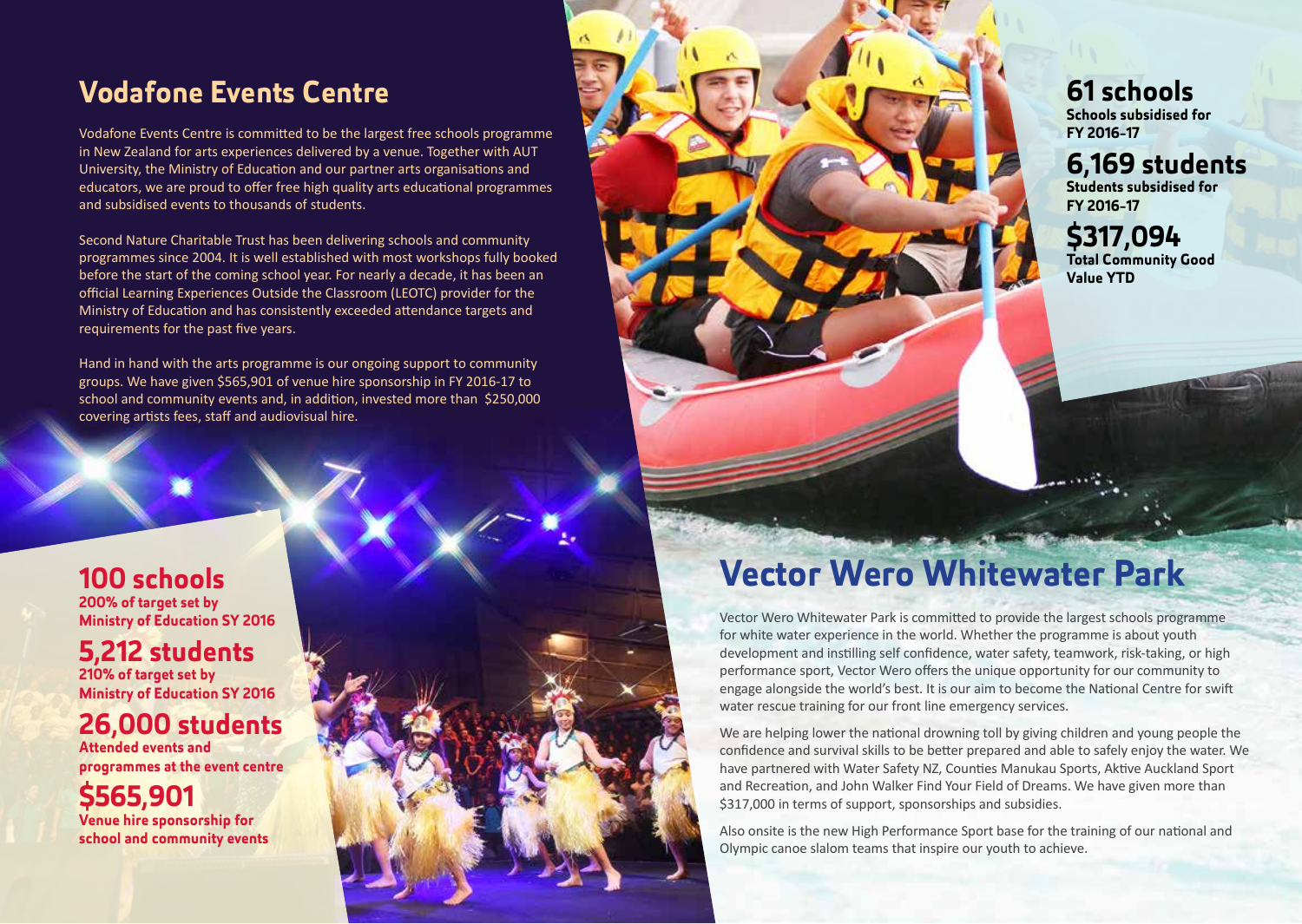## **Highlights**

#### **Vodafone Events Centre**

- More than 26,000 children and young people have attended more than 40 events, programmes, competitions, concerts, graduations, seminars and other activities focused on children and youth held at the venue.
- The Schools Programme's Learning Experiences Outside the Classroom (LEOTC) workshops and events are for FREE and have been attended by almost 6,000 students across 53 primary schools and 47 secondary schools mostly from the Auckland region. The total students is 160% more than the target set by the Ministry of Education. (Based on LEOTC Contract Year January to December 2016)
- We have provided more than 6,000 hours of artist residency sessions and have invested more than \$250,000 covering artist fees, staff and AV equipment hire
- Venue sponsorship for schools and community events was more than \$565,000 for FY 2016-17.
- As an official LEOTC provider, we contributed to Māori achieving educational success and lifting Pasifika students' achievement and performance. We are the only venue offering regular performing arts workshops and activities delivered by professional Māori artists and artisans using Te Reo for instruction.

### **Vector Wero Whitewater Park**

- Invested more than \$65,000 in training, specialist equipment and internationally recognised certification courses to train NZ first responders in flood rescue
- Invested more than \$12,000 in equipment specialised life buoyancy equipment to allow paraplegic/disabled people to access moving water.
- Fully or partially given sponsorships worth over \$181,554 for more than 6,100 children and young people through our Schools Programme. Currently working with Counties Manukau Sports and Aktive Auckland Sport and Recreation to fully sponsor almost 4,000 students for 2017.
- Invested more than \$117,315 in events and courses including NZ National Rafting Championships, Adelaide Rescue Services using the facility for training, NZ Canoe Slalom team training days, NZ Olympic team members training, World Whitewater XL 2016 and Oceania Slalom Championships.
- Donated more than \$16,000 worth of prizes and donations along with 100 complimentary family passes to various community groups for fund raising prizes
- Total Community Good Value YTD at \$317,094

## **Momentum Hub**

The Momentum Hub is a container village located within the Vector Wero Whitewater Park and provides a multi-faceted platform to enable leadership development, education and social innovation opportunities. Within this transformational facility, likeminded Not for Profit Organisations are clustered to collaborate and share resources on the delivery of programs focused on the needs of our youth and young leaders.

The Momentum Hub is powered by Joyce Fisher Charitable Trust and managed by Second Nature Charitable Trust. It was opened by the Prime Minister in February 2017 to much acclaim.

Rent free office space inclusive of power and internet is provided to all of the organisations within the Hub.

Second Nature Charitable Trust also leverages the resources of Vector Wero for programme delivery and fundraising initiatives increasing community participation within current sustainable resources. The white water park also provides the perfect place for community gatherings for the passive and active.

The Trusts are:

- 1. John Walker Find Your Field of Dreams
- 2. Life Education Trust
- 3. The Rising Foundation
- 4. iSport Foundation
- 5. Big Buddy Foundation
- 6. Manukau Beautification Trust